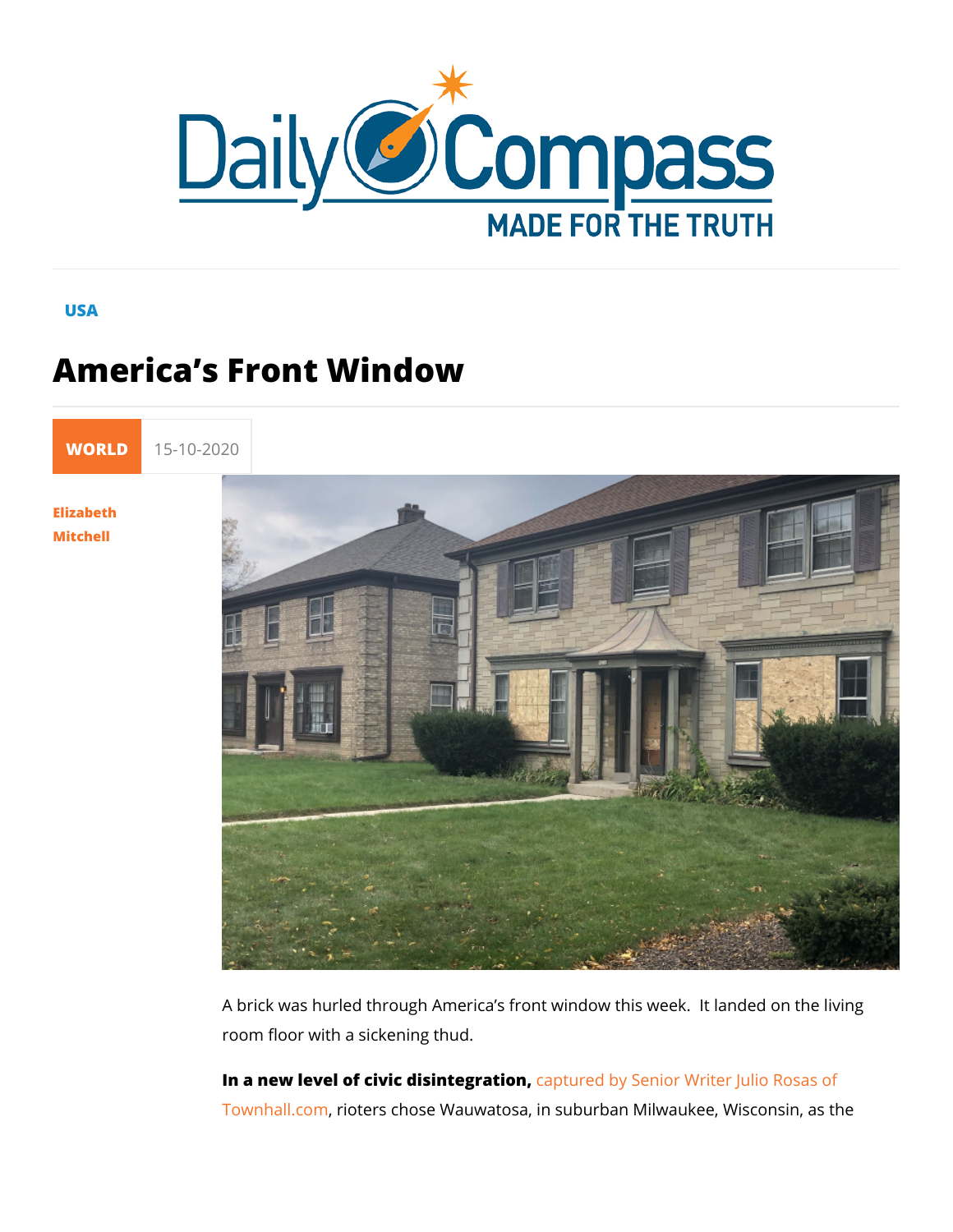place to probe beyond the pale. Beyond the smashed store fronts and the tear gas and the National Guard barriers – and right into the front window of your home – the brick came hurtling.

**My front window, you ask, incredulously?**  Yes, your front window, my front window, our front window. And thank goodness it did. It is time to wake up.

**I am the first to confess to slumber.** I heard the brick through the window because I was there, sheltered 500 yards away in my own home, waiting for the mob to pass.

**Scholars of the Holocaust note that people** have an almost infinite ability to rationalize. We redefine normal and readjust, and then we readjust some more. We tell ourselves that everything is fine, and we block out what is too shocking to process.

## **Let me walk you through our new anesthetized American afternoon:**

Receive a curfew alert. Check.

Head home from work early to get your jog in before the 7 P.M. order goes into effect. Check.

Drive past the local mall noting concrete barriers, military vehicles, and armed National Guardsmen on the street in broad daylight. Check.

Text a few friends to cancel plans. Have dinner. Watch VP debate. Check.

## **Hear military choppers overhead.** Assume everything is still fine.

Then you receive a shelter in place order. You are told to secure your home and move away from windows. The barrier has been breached, and the rioters are moving into your neighborhood. You recheck all the locks, head upstairs, turn out all the lights, and wait.

The blue glow of your phone and the interior hallway light are the only lights on in the house. They only thing protecting you now is the whim of the rioters. Whatever direction they veer will bear the brunt. Hopefully they will pass another way.

**And then you hear it coming down your street:** air horns, chaos, bricks thrown through the dry cleaner's windows and the pharmacy doors, smashing with grotesque accuracy right into the learning center. A single thug finishes the destruction with a billy club. Neighborhood businesses totaled. Check.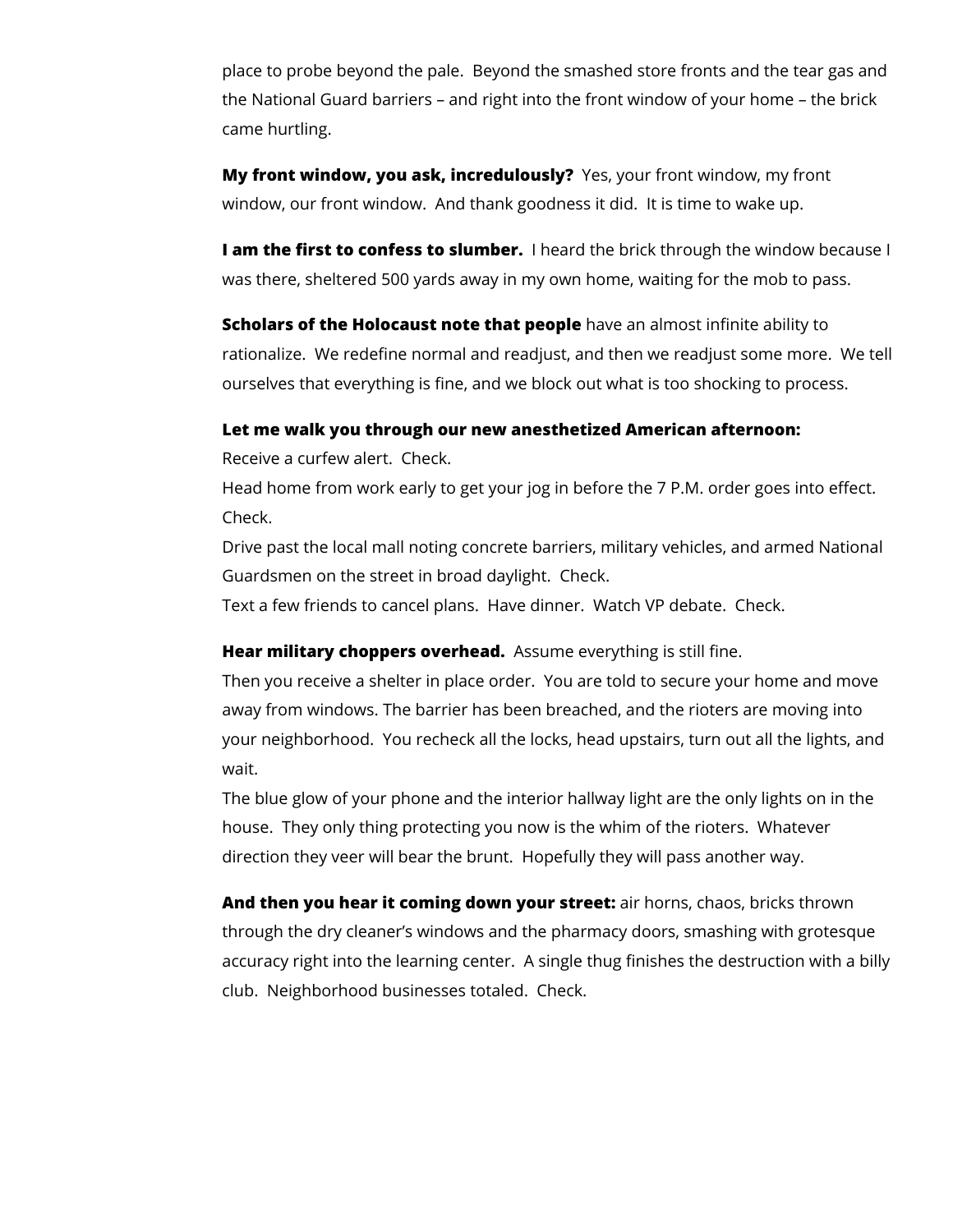Then, everything chall that ime, there is more. The rioters move up the street. They run toward the front picture windows and rioters call out the mob: Hey, that s somebody s homethely hose shout, as captuRroesdaby video

This crime is new. This crime is dosot antercthe obvious is now a civil order.

The rioter is correct. That is somebody s home. That smashe apartment home of a 70-year-old woman. The landlord comes comforts this shaking, frightened lady. Is she your mother? I

What you don t see on the news  $\frac{d}{dx}$  the  $\frac{d}{dx}$  destroyed dening the rmotatth eloot em and leave em approach. The pieces are now ours to swe homes and shops, as well as their unscathed but protected neighbors. plywood window and door coverings. I shopped yesterday at a functioning grocery store, everyone on edge, closing early to me continuing curfew.

Boarded up but open for bisis time some american paradox. Like quarantining the metal of the metal of  $\mathbf{S}$ the healthy people and closing the churches to save souls, we replace the picture window, and go about our day.

But we can t go back to such a f**Tin**feulsshlætet**e**red American front v matters. Our neighborhood matters. Our home matters. And of these crimes matters. Thank you, Julio Rosas. You had Am noticed. We appreciated it. If not you, who?

The only thing wewhen we barriers fall is God and each other. not simply to go back to our business, take down the plywood return to our collective new normal. The answer is to find a p civic discourse, serve the educational needs of your neighborh pass on your ideals, and build up what is broken.

It won t happen overlnwgihlt. be a few more nights locked down in watching the Police Department Twitter feed. But we must em hurled this week through America s front window was the first am offering free tutoring to MPS (Milwaukee Public School) hig their schools closed and not much interest taken in their educ signed up to come next Saturday to begin studying. It is a sta